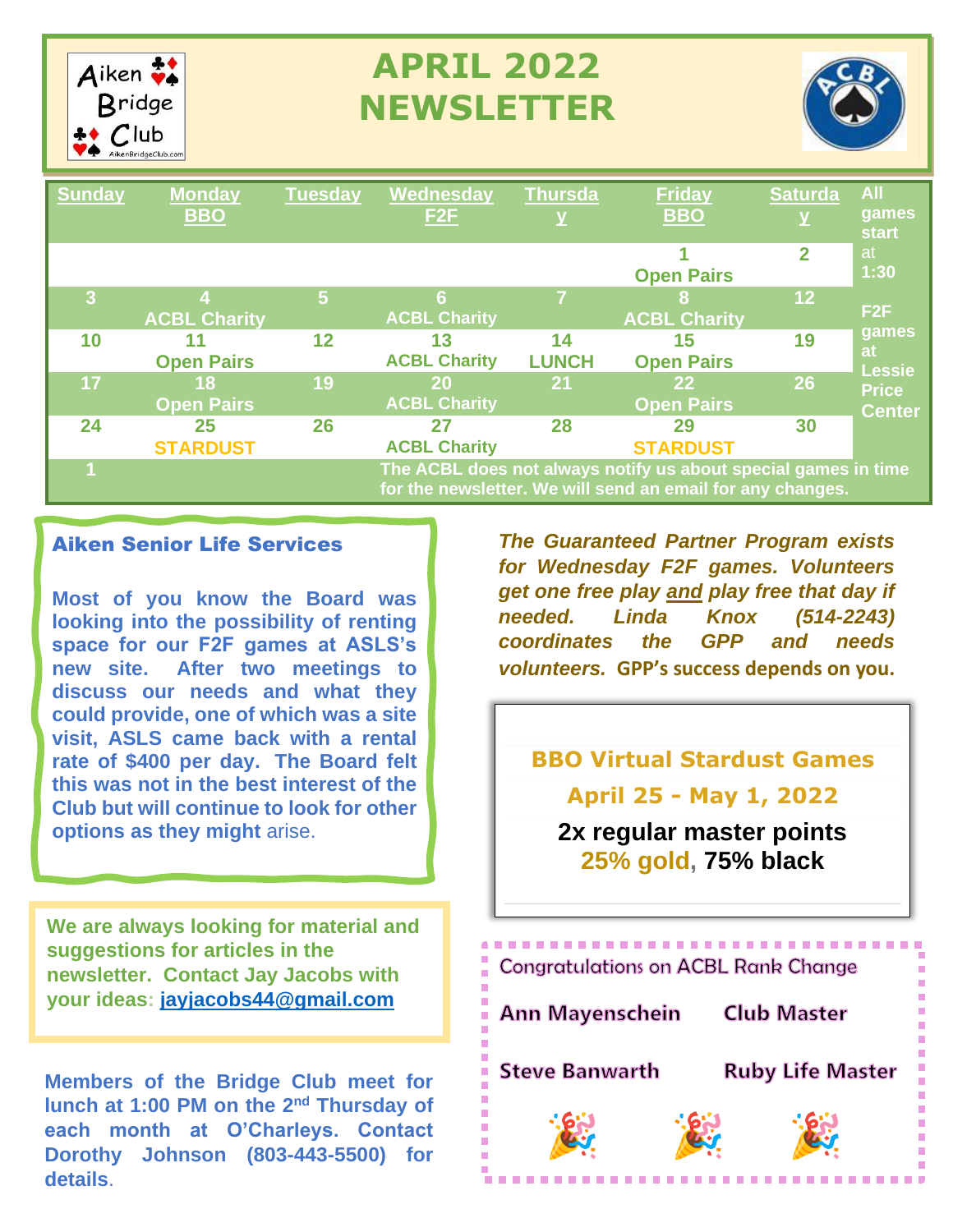# **Volunteers Needed**

**Directors for F2F Games** – Mary Townhill has graciously stepped in to direct for the two games she plays at the Club per month, but we still are dangerously short on people who can direct and/or operate the computer for our F2F games. Several of our ACBL-certified directors have agreed to handle Director calls but are not interested in running the computer. The F2F games are in danger of being cancelled if no one is available to operate the computer. Please consider learning this responsibility to allow the Club to continue to function.

**Directors for BBO Games** – the need here is not as evident as in F2F since BBO handles a lot of the inputs and prevents a number of items that result in director calls. However, we can foresee an issue on the horizon as Lauren and Steve both have significant travel planned for the summer, which will prevent them from administering these games. Although it may not be "allowed" under ACBL rules, we believe we might be able to get by in these games without an ACBL-certified director. Lauren has assembled a notebook with instructions for administering these games. If you are willing to give this a try, please contact her.

**Making hands for F2F games** – Jim Gossage took this responsibility over from Alan but is now facing some medical challenges in his own family. We need another volunteer to run the dealing machine and bring the pre-dealt hands to our F2F games. Contact any Board member if you are willing to take on this task

# **Special ACBL Charity Games to Support Ukraine**

# *Benefiting the United Nations World Food [Program,](https://nam12.safelinks.protection.outlook.com/?url=https%3A%2F%2Facbl.us17.list-manage.com%2Ftrack%2Fclick%3Fu%3D0a09fd687ebd2b74a40bba3c4%26id%3D3eeb3aabd4%26e%3Dacef8bba90&data=04%7C01%7C%7Ceaa26df7621f40105ad108da0d04f4c7%7C84df9e7fe9f640afb435aaaaaaaaaaaa%7C1%7C0%7C637836612183402850%7CUnknown%7CTWFpbGZsb3d8eyJWIjoiMC4wLjAwMDAiLCJQIjoiV2luMzIiLCJBTiI6Ik1haWwiLCJXVCI6Mn0%3D%7C3000&sdata=PKWllLeX7P1G22WHJE3fgqUMY3Pjn%2FGtkcbAcQL6gwM%3D&reserved=0) with funds earmarked for Ukraine*

**March 24-27:** All net proceeds from the Hollywood Magic online event will be donated.

**March 28-31:** Any face-to-face club game during this time may be designated as a charity game, and the proceeds will be donated.

**March 28-31:** All virtual club games during this time will automatically be classified as charity games with proceeds to be donated.

ABCL is also proud to announce that **Bridge Base Online** is joining our effort and donating a separate \$10,000 to this cause.

#### *Benefiting [UNICEF's](https://nam12.safelinks.protection.outlook.com/?url=https%3A%2F%2Facbl.us17.list-manage.com%2Ftrack%2Fclick%3Fu%3D0a09fd687ebd2b74a40bba3c4%26id%3D54ab259a9c%26e%3Dacef8bba90&data=04%7C01%7C%7Ceaa26df7621f40105ad108da0d04f4c7%7C84df9e7fe9f640afb435aaaaaaaaaaaa%7C1%7C0%7C637836612183402850%7CUnknown%7CTWFpbGZsb3d8eyJWIjoiMC4wLjAwMDAiLCJQIjoiV2luMzIiLCJBTiI6Ik1haWwiLCJXVCI6Mn0%3D%7C3000&sdata=caY9%2Bg3lIrkJVCYTyDKGbN0kRhCgqdI7xSqCVUI8vU0%3D&reserved=0) Children in Ukraine fund*

*April 4-10: During Charity Week in the virtual clubs, a portion of the table fees will be donated to the ACBL Charity [Foundation](https://nam12.safelinks.protection.outlook.com/?url=https%3A%2F%2Facbl.us17.list-manage.com%2Ftrack%2Fclick%3Fu%3D0a09fd687ebd2b74a40bba3c4%26id%3D1d8b9c38cc%26e%3Dacef8bba90&data=04%7C01%7C%7Ceaa26df7621f40105ad108da0d04f4c7%7C84df9e7fe9f640afb435aaaaaaaaaaaa%7C1%7C0%7C637836612183402850%7CUnknown%7CTWFpbGZsb3d8eyJWIjoiMC4wLjAwMDAiLCJQIjoiV2luMzIiLCJBTiI6Ik1haWwiLCJXVCI6Mn0%3D%7C3000&sdata=pkGsgWHrQ02lt4V%2BJu6AXFL%2FUnphe6V5CeVszwlGmLU%3D&reserved=0), which has pledged to dedicate 50 percent of their proceeds up to \$25,000 USD.*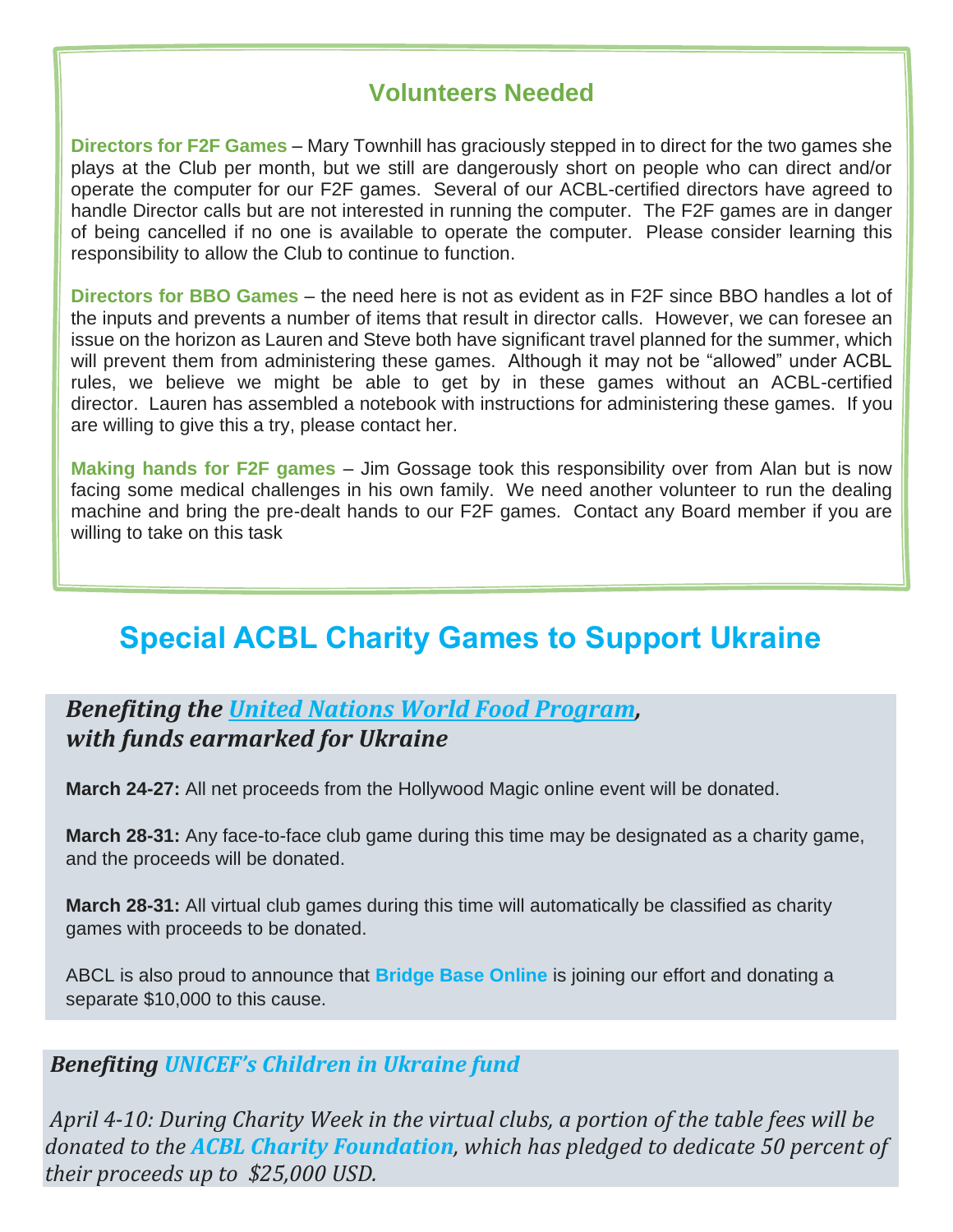# **RESPONSIVE DOUBLES**

Responsive doubles are takeout doubles when there has been a raise to the two or three level after partner's takeout double, regardless of whether the double is of an opening bid or a preempt. Thus, if an opponent opens 1D, partner doubles, next opponent bids 2D, a double by me would be a responsive double, which is for takeout since it is highly unlikely my double of 2D is for penalty.

Responsive doubles apply to all unbid suits. However, specifically, if hearts are opened, partner doubles, and second opponent bids 2H, a double on my part denies 4 spades since I would otherwise bid 2S. Generally, you would need 6+ points to make a responsive double at the two level and 9+ points at the three level.

Suppose, instead, an opponent opens at the one level, partner overcalls, and next opponent raises opener's suit, then my double is for the two unbid suits. Some people play that if partner overcalls in a major, a double would be for the unbid major with tolerance for partner's suit. Discuss with your partner whether you want to play this.

Most people play responsive doubles through 4D. Likewise most people play when partner doubles a preempt and the opponents raise, my double is responsive (through 4D). Thus, if opponent opens 2S, partner doubles, next opponent bids 3S, my double is responsive. Similarly, if opponent opens 3D, partner doubles, next opponent bids 4D, my double is responsive. But, if opponent opens 2H or 3H, partner doubles, and next opponent bids 4H, my double is NOT responsive (probably penalty) since we are above 4D.

#### **TROLLS**

You are on your way to visit your Grandma, who lives at the end of the valley. It's her birthday, and you want to give her the cakes you've made.

Between your house and her house, you have to cross 7 bridges, and as it goes in the land of make believe, there is a troll under every bridge! Each troll, quite rightly, insists that you pay a troll toll. Before you can cross their bridge, you must give them half of the cakes you are carrying. But, as they are kind trolls, they each give you back a single cake.

How many cakes do you have to leave home with to make sure that you arrive at Grandma's with exactly 2 cakes?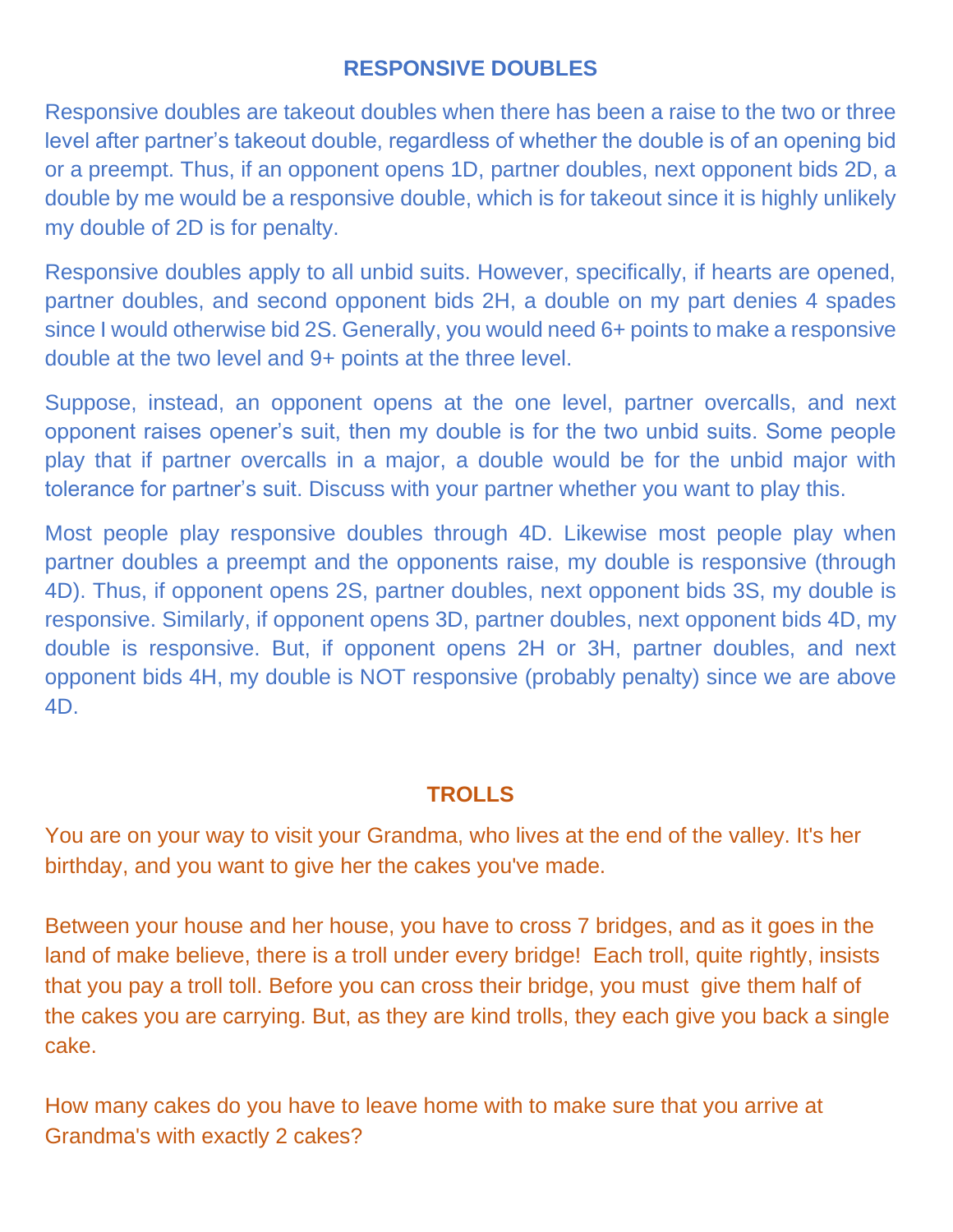# **DROP AN EGG**

How do you drop a raw egg on concrete without cracking it?

# **RANDOM THOUGHTS**

If people from North Carolina are not cowards, why does their license plate say "First in Flight"?

I decided to try out the seven deadly sins, but never got past sloth and gluttony

Q: What do you call a cow with no legs? A: Ground beef

If I had a pet lion, I would take great pride in it

Greatest feat of strength = Wheeling West Virginia

Accretion = an inhabitant of a small Mediterranean island

Ecoli eats s\*\*t

Q: What's the difference between ignorance and indifference?

A: I don't know and I don't care.

An optimist thinks this is the best of all possible worlds. A pessimist fears that is true.

A bachelor's last words: "I do."

A sundial is a timepiece with no moving parts. What timepiece has the most moving parts? (an hourglass)

Does grout hold tiles together or apart?

If life were a multiple choice exam, I'd have an A

I set a new record today – I saw 3 SC drivers actually use their turn signals

How do you first know when a SC driver is turning? Their brake lights go on.

The secret to success is setting low goals.

As in bridge, try to go through life on average plus

It is easier to get forgiveness than permission

What does it say about Pittsburgh that their NFL team is the Steelers and their baseball team is the Pirates?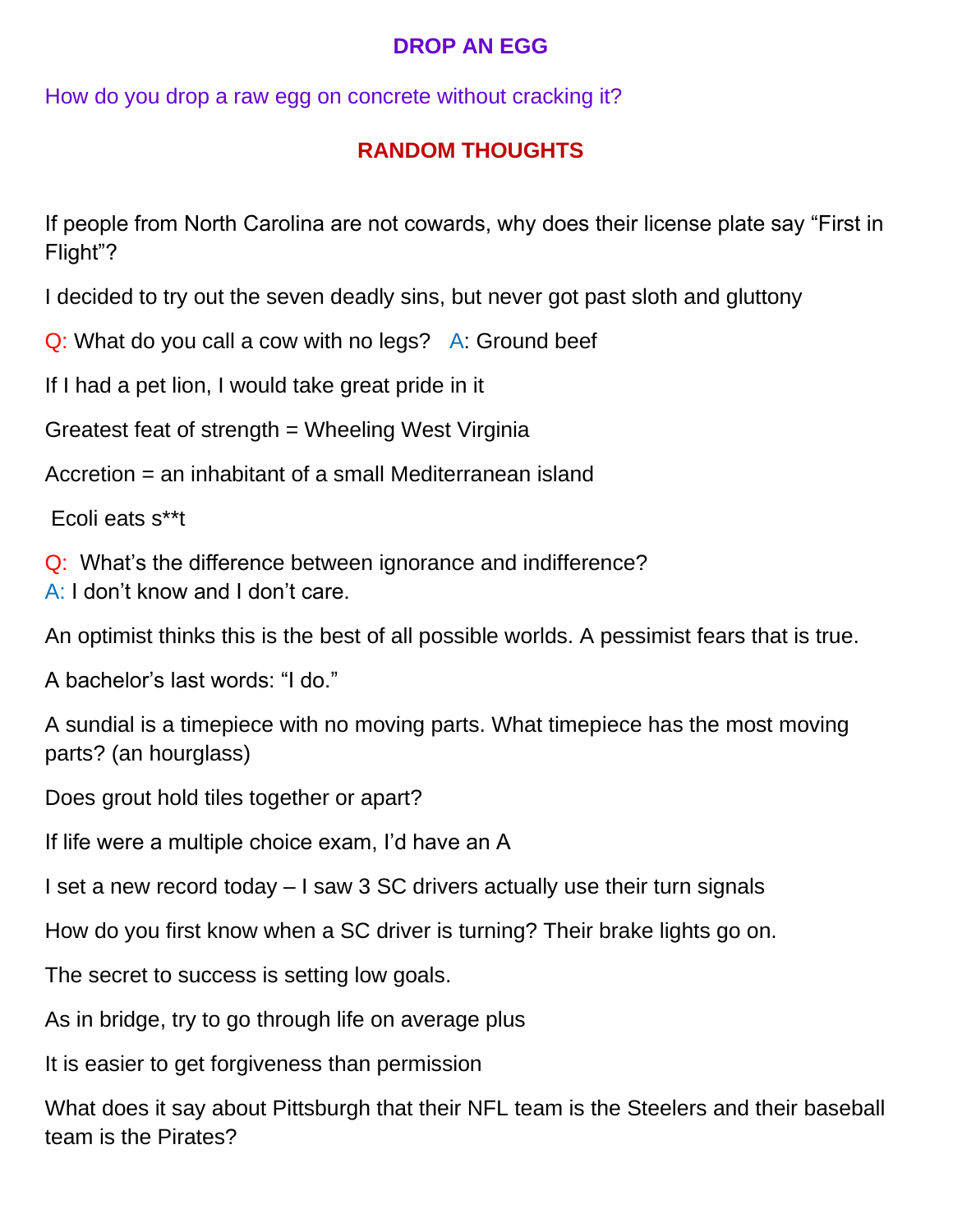If you put your glove in the mud, the mud doesn't get "glovey".

Sometime less is more. Can more be less?

I don't drink any more (don't drink any less either)

Don't try to teach a pig to sing – all you do is frustrate yourself and annoy the pig

A cat had three kittens: Mopsy, Topsy and Spot. What was the mother's name. (What)

Does grout hold bricks together or apart?

Our country has a sugar addiction – if sugar were illegal, they would be selling it in baggies on street corners

Wisdom from my mother-in-law: make sure your doctor is younger than you are.

On guilt: it is not the fault of the seeds that land on fertile earth that other seeds land on barren ground

When I was first learning grammar, I had trouble differentiating between nouns and verbs. My teacher said a verb was a "state of being". I thought, for example, a hammer was a verb because it was the state of being a hammer. When I got to college, I learned I was not a bad grammarian, I was an existentialist.

The first human made object to break the sound barrier was the whip

Advice from my mother-in-law: never trust a skinny chef

Advice from Judy: never trust anyone who says "trust me"

# **SPIRAL STAIRCASE**

Construction of a stronger and more massive bell tower for the monastery to replace the one destroyed during the last civil strife with a neighboring lord was well underway when the old Monk visited the site. The Abbot showed the Monk the drawings and model for the three-bell tower. The Monk was impressed until he stood where the bell chamber would be and saw the spiral staircase in this medieval bell tower running the wrong direction (counterclockwise).

"The staircase direction must be changed," said the Old Monk. The Abbot looked at the staircase and agreed. Why?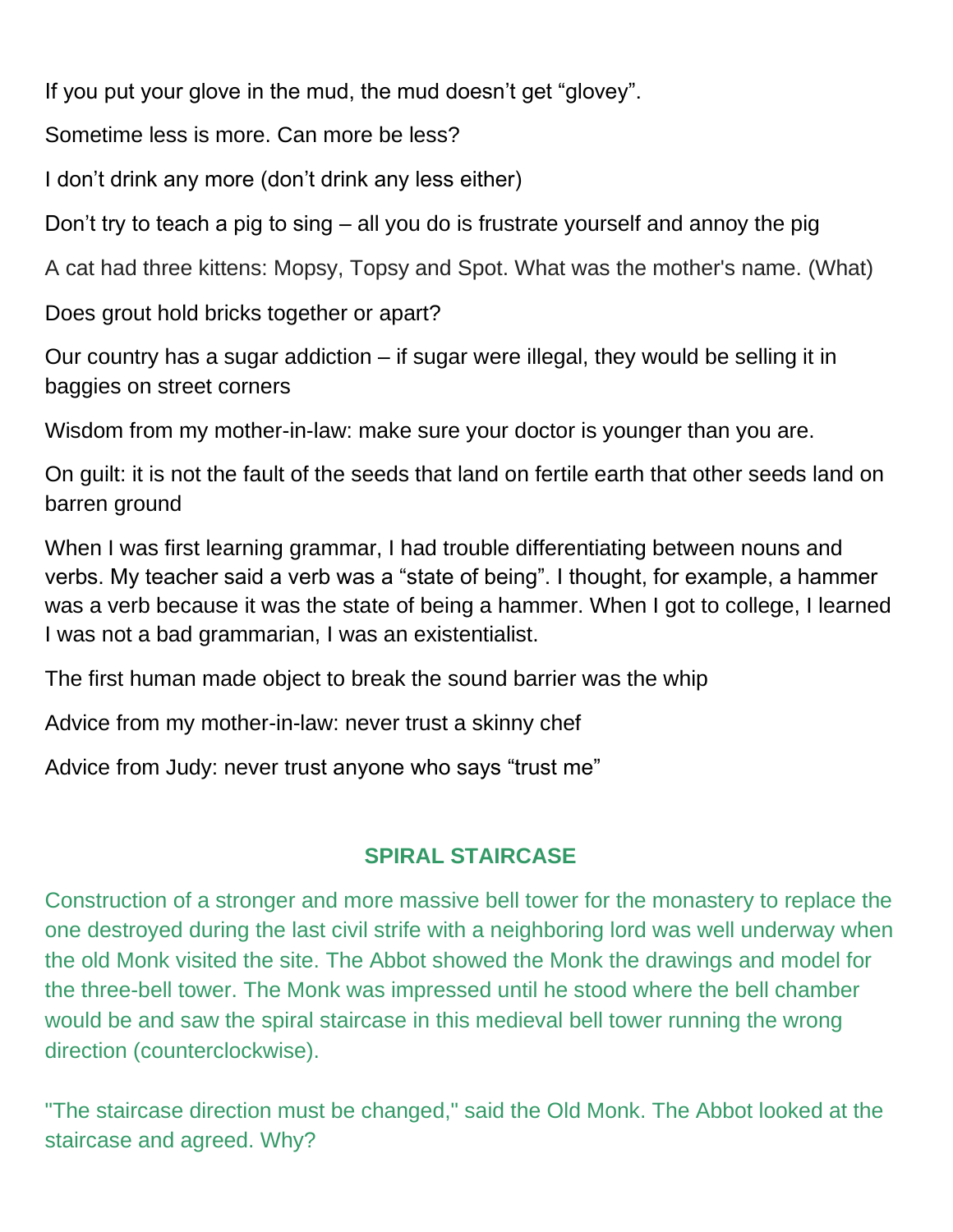### **BLACKWOOD AFTER INTERFERENCE**

Traditionally, if opponent overcalls Blackwood, double is for penalties, pass shows no aces, the next higher suit shows one ace, two suits higher shows two aces, etc. However, since penalties rarely outscore what can be made, most experts use the double as part of one of the following conventions:

DOPI – double 0, pass 1 – two or more aces bid up the line – the next higher suit is one ace, two suits higher = two aces, etc. – some people play PODI (= pass 0, double 1), but this is far less common

DEPO – double = even number of aces, pass = odd number of aces – thus, a double shows 0, 2, or 4 aces and a pass shows 1 or 3

While DOPI is the most used, some people play DOPI only if the overcall is below the trump suit at the 5 level and DEPO when it is above the trump suit. Likewise, some people play DOPI at the 5 level and DEPO at the 6 level.

You can also adapt DOPI to key card responses, where double  $= 0$  or 3 aces, pass  $= 1$ or 4 aces, the next suit  $up = 2$  aces without the queen, and two suits  $up = 2$  aces with the queen. However, if you are playing this, you need to discuss what to do if the suit bids take you above your suit.

Some people play ROPI over a double of  $4NT$  (redouble = 0, pass = 1), etc., although most simply ignore the double of 4NT and bid DOPI.

# *And now for some very rare bids that may be helpful …*

#### **5NT OPENING**

Shows a balanced hand with 11 tricks – responder raises the bidding one level for each ace, king, or queen held.

# **5 OF A MAJOR OPENING**

Promises a hand missing the top two trump honors with no outside losers. Partner raises to six with one of the two top honors and to seven with both. Otherwise, partner passes.

# **STRIPE-TAILED APE DOUBLE**

A double of an opposing game contract when doubler feels the opponents can make a slam or the double of a 6 bid when the doubler thinks they can make a grand slam. In both cases, as long as making the double contract, with overtricks, is less than the value of the unbid slam, you come out ahead. But first, make sure that is also true if they redouble and you have no place to run.